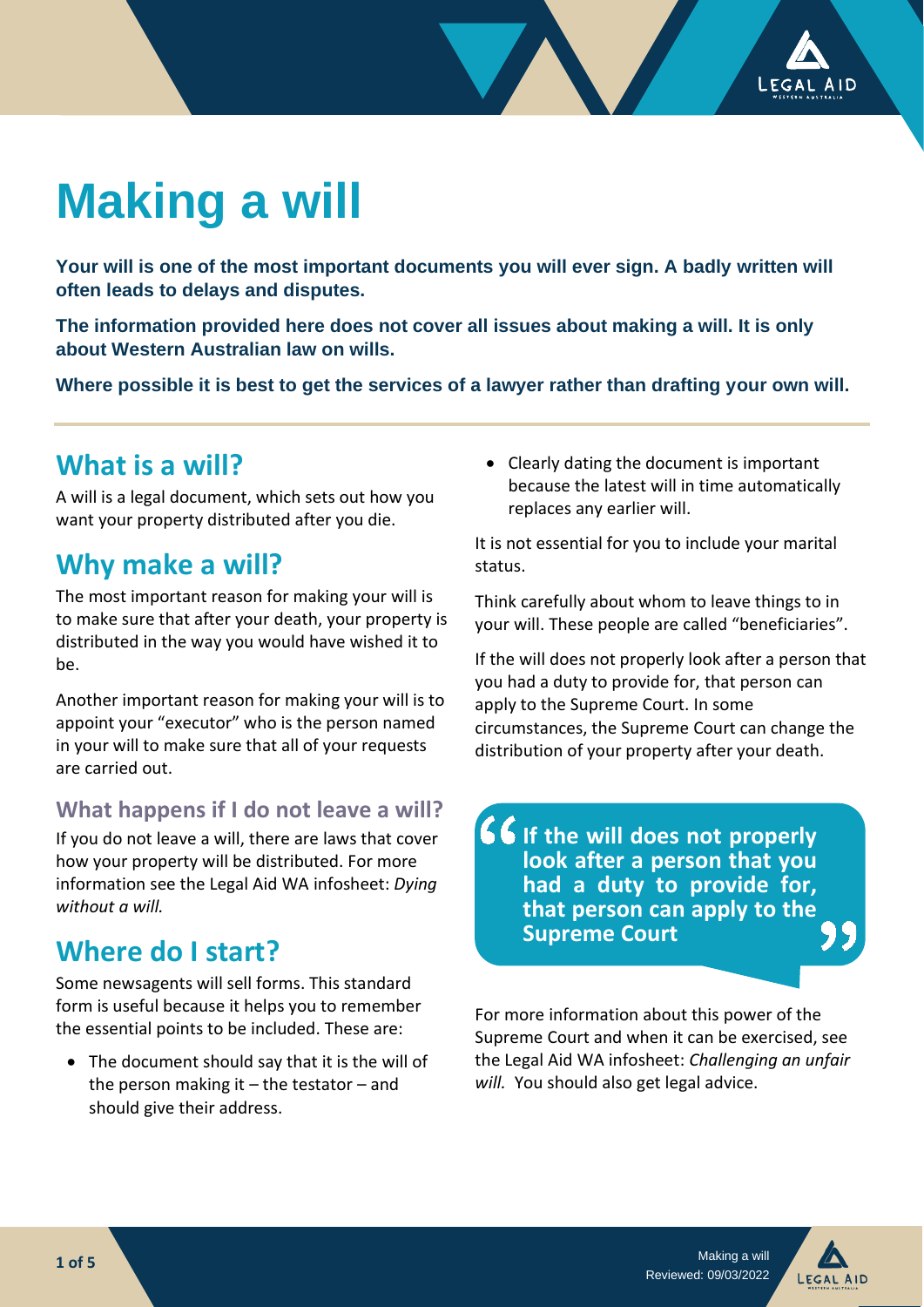# What property and other **arrangements can I include in my will?**

In your will, you may leave any part of your property, including personal items, real estate or amounts of money to particular people. While it is not necessary to list every item of your property, your will should deal with all your property. The best way to do this is to use expressions like "all of my property of whatever kind" or "all my remaining property of whatever kind".

If your will fails to deal with all your property, any property not dealt with will be divided among your relatives according to law. This kind of division might not be what you wanted.

You may wish to make special arrangements for a number of things, for example:

- disposal of your body or organ transplants
- payment to your executor
- the occupation of your home
- the release of a debt owing to you
- a gift to charity.

You can generally write these types of things in ordinary language so that they can be understood. If you are in any doubt, or there is a large amount of property involved, you should see a lawyer.

If you:

- Have specific wishes as to burial or cremation you should make your wishes clear prior to your death.
- Wish to be an organ donor, it is recommended that prior to your death you make your intention clear. After death your relatives and/or executor may find the subject difficult to deal with.
- Are the parent of a child, you may wish to appoint someone to be guardian of that child after your death. You can include this but not all such appointments are effective. Get legal advice.

#### **What if my will is complicated?**

Drafting your will becomes more complicated as more situations are covered.

Any will more complicated than a simple will should be given to a lawyer to write.

Examples of matters that may make a will more complicated are:

- there is a lot of property
- a business partnership, company or family trust is involved
- there is property other than the family home
- remarriage
- children from more than one relationship
- the people involved live overseas
- property is located overseas

# **What do I need to think about in appointing an executor?**

The executor has a very important role. It is not necessary for an executor to have any special qualifications, but they must be:

- a responsible person
- over the age of 18 years
- someone you believe will carry out their duties properly.

You should:

- Get the consent of the person you wish to appoint as executor because they do not have to accept the position.
- Make sure that an alternative executor is available and refer to this person in your will. This is in case the first executor refuses to accept the appointment after your death.

For more information about what executors do see the Legal Aid WA infosheet: *Duties of an executor.* 

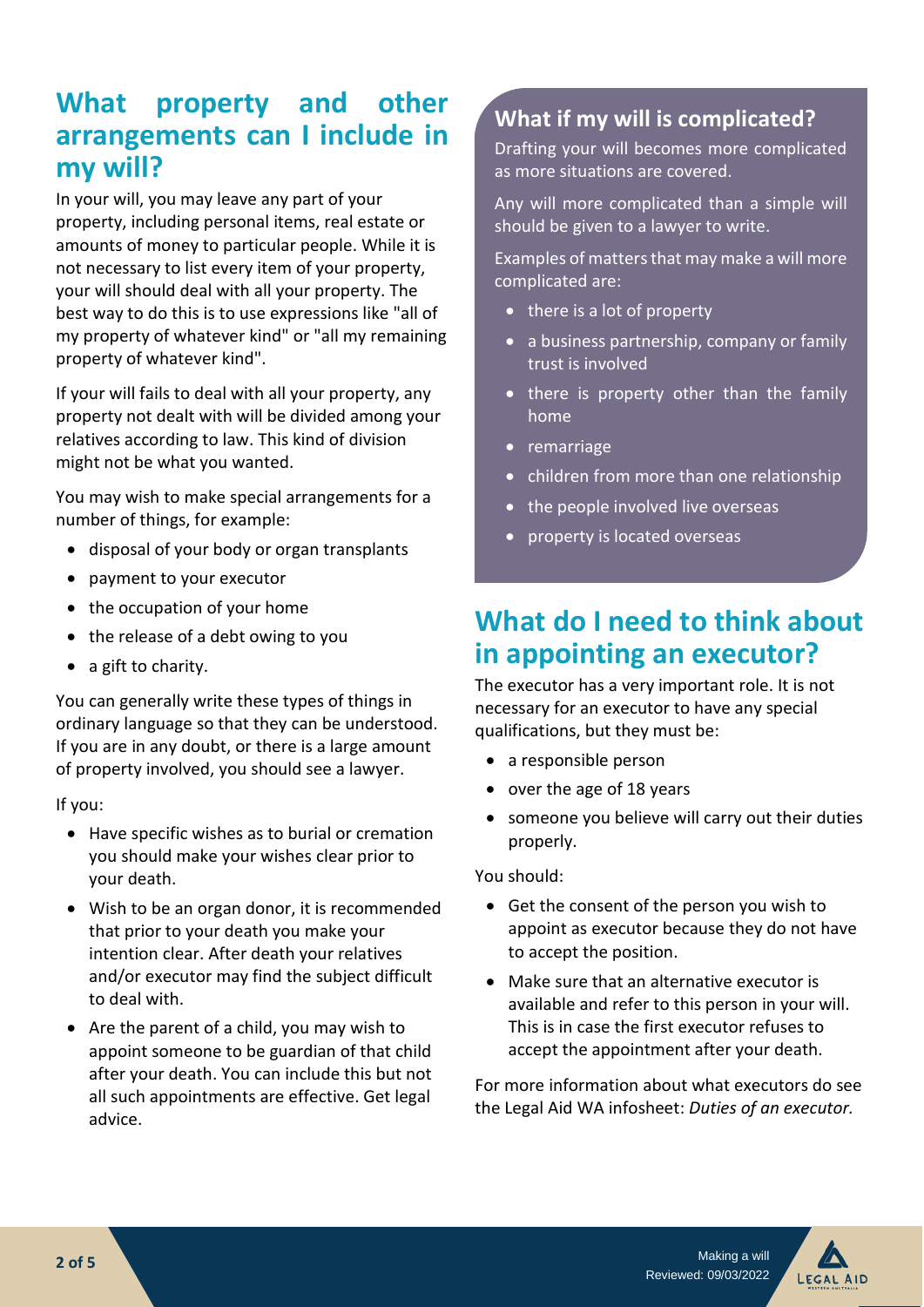# **What are the main formal requirements for making a will?**

To be valid a will should be in writing and should be signed and witnessed correctly.

When making your will, you must sign it in the actual presence of at least two witnesses who:

- must sign and add their complete name and address. (Adding occupation may also make it easier to find the witnesses if necessary in the future), and
- must not sign unless they have actually seen you sign the will.

The maker of the will and the witnesses must all remain together during the signing of the will.

Blind people are not able to witness the signature on a will.

The will must be made by you of your own free will, without pressure being put on you by anyone.

 $66$  A beneficiary, or the spouse or de facto partner of a beneficiary, can be a witness to the signing of your will.<br>However, Legal Aid WA Legal Aid WA strongly recommends that beneficiaries and the spouse or de facto partner of a beneficiary not witness a will. This may avoid some disputes about the validity of your will.

You must sign the will in front of all the witnesses and they must sign the will in front of you and in front of each other.

It is important for the will to include a statement saying:

• that the person makng the will signed in the presence of two or more witnesses, and

• the witnesses signed in the presence of the person making the will.

Without this special statement, called an "attestation clause", the will is still valid, but the job of the executor becomes difficult and time consuming.

Wills should be signed at the end. It is best to sign immediately at the end of the wording, leaving no room for additions.

Where there is more than one page, you and each of the witnesses should sign at the bottom of each page. Unless this is done, there may be problems in proving the will.

# **Check list**

Remember to:

- State your full name, address and occupation on your will.
- Make sure your will is clearly dated.
- State the full name and address/es of your executor/s.
- Add the attestation clause.
- Never attach or pin anything to your will.
- Never erase any part of a will.
- Keep your will in a safe place and make sure your executor knows where that is.

#### **What if I can't sign my will?**

The law makes special provision for persons who are unable to sign their will. If you are such a person, you should get advice from a lawyer before making your will.

# **Can I change my will?**

You can change your will as often as you like. The best way to change it is to make a new will.

A codicil is a legal document that is used to alter something in an earlier will. People may use a codicil instead of making a new will. A codicil must comply with all the legal rules that apply to a will.

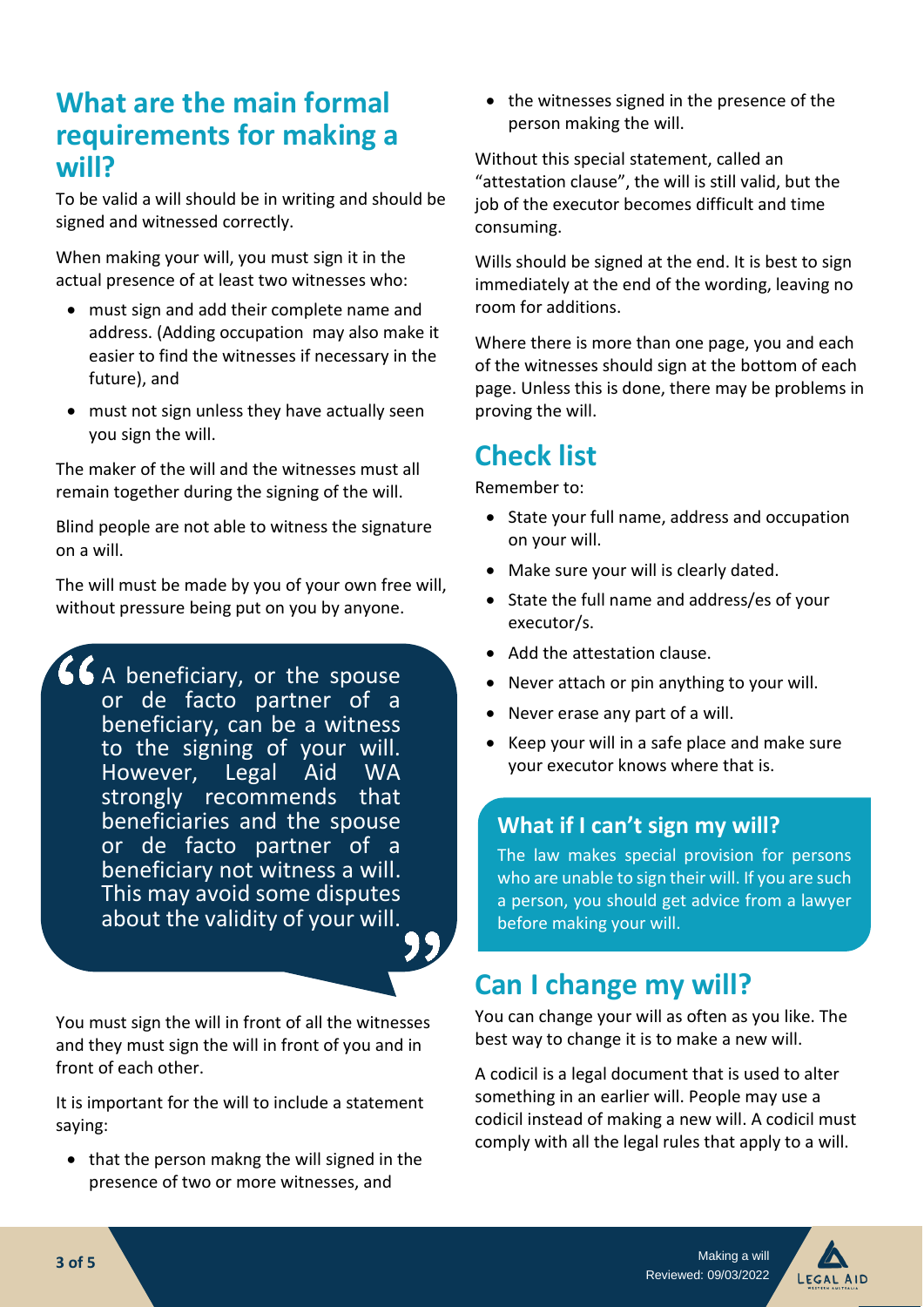Codicils can cause problems. Legal Aid WA does not recommend the use of codicils. Get legal advice.

#### **When should I review my will?**

You should review your will regularly. This is to make sure that your will continues to reflect what you want in light of any changes that may have occurred in your financial or family circumstances.

# **What if I get married after making a will?**

If you marry after you have made a will, your marriage cancels your will unless it was made in "contemplation" of marriage.

If, when you make your will, you are about to get married, you should include a statement that says you wrote your will "in contemplation of marriage", that is, when planning this marriage, and you should name the person you intend to marry. If you then marry that person your will is not cancelled.

As there are other situations where the will is not cancelled when you get married, if you have married after making your will you should get advice from a lawyer to find out if the will is valid. Alternatively, you could consider making a new will to include your changed situation.

# **What if I separate after making my will?**

If you have a will and you separate, your will is not affected. In this situation you may wish to consider making a new will. Making a new will automatically cancels your old one.

# **What if I get divorced after making my will?**

If you get divorced or your marriage is annulled on or after 9 February 2008 your will is cancelled unless:

• a contrary intention is expressed in your will, or

• there is other evidence showing this intention.

So if you do not want your will cancelled when you get divorced you should state this in your will. If you then get divorced your will is not revoked.

If you were divorced before 9 February 2008 your will was not cancelled when you divorced. You may want to consider making a new will to cover the new situation.

# **Where should I keep my will?**

Your will must be kept in a safe place such as with your lawyer. You should tell your executor where your will is kept.

# **Where can I get more information or legal advice?**

- Any queries or problems relating to your will should be discussed with your lawyer.
- Legal Aid WA does not give legal advice about making wills. Copies of any Legal Aid WA infosheets referred to above can be obtained by contacting the Legal Aid WA Infoline on 1300 650 579 or from any Legal Aid WA office. Office locations and contact details are provided at the end of the infosheet.
- Contact the [Citizens Advice Bureau](https://www.cabwa.com.au/index.php) on **(**08) 9221 5711 to get help with drafting a will for a fee.
- Contact the [Public Trustee WA](https://www.wa.gov.au/service/justice/civil-law/make-will-public-trustee) on 1300 746 116 which offers will drafting for a fee.
- Contact the Law Society of WA on (08) 9324 8600 for a referral to a lawyer who specialises in this area.
- Aboriginal artists can get more information about wills and a sample will for visual artists from the [Artists in the Black](https://www.artslaw.com.au/artists-in-the-black/) website at: https://www.artslaw.com.au/artists-in-theblack/.